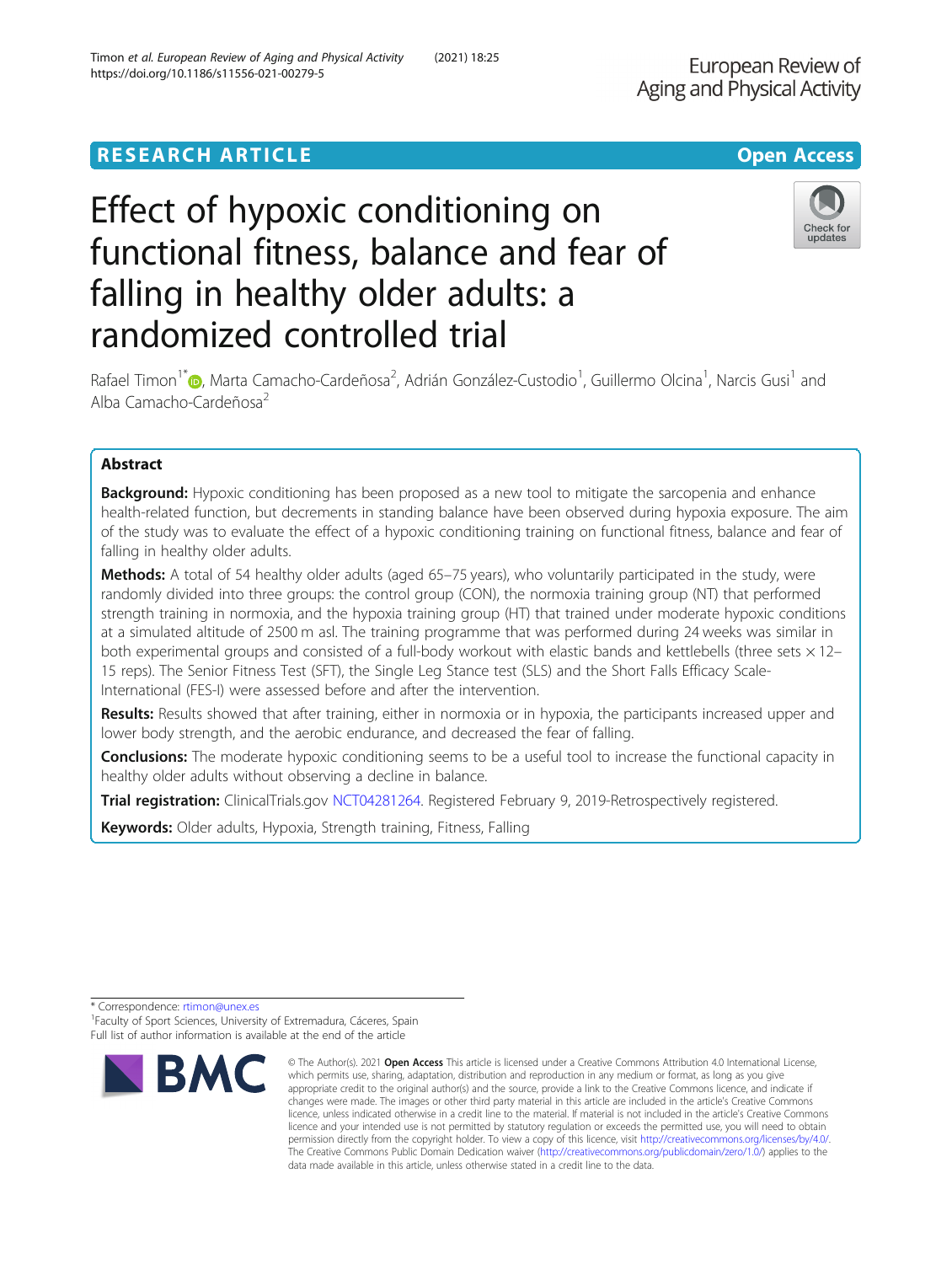## Background

Aging, even in the absence of chronic disease, is associated with a variety of biological changes that can contribute to decreased skeletal muscle mass and strength [[1,](#page-6-0) [2](#page-6-0)], as well as a loss of physical and cognitive functionality [\[3](#page-6-0), [4](#page-6-0)]. Additionally, the loss of functional capacity and muscular strength in the lower body are considered responsible for a greater risk of falls [\[5](#page-6-0)]. All these unhealthy changes could be attributed to a variety of causes, such as disuse, alteration of protein synthesis, chronic inflammation or increase in inter and intramuscular adipocyte content [[6,](#page-6-0) [7\]](#page-6-0).

In general, physical exercise has been recognized as a fundamental tool in the treatment and prevention of chronic diseases associated with aging [[8](#page-6-0)]. More specifically, resistance training and multifactorial physical training are effective at improving the functional capability and quality of life of the older people, as well as attenuating the loss of muscle mass and reducing the risk of falls associated with aging  $[9-11]$  $[9-11]$  $[9-11]$ . However, not all strength training methods are a viable option for older people, being necessary to adjust factors such as intensity, volume, frequency and type of exercises [\[7](#page-6-0)]. In this sense, strength training with elastic bands has been proposed as a safe, low-cost and effective method to promote significant beneficial effects in older people [[12](#page-7-0), [13\]](#page-7-0).

However, new methods and protocols are being studied to optimize the benefits and physiological adaptations caused by training. Hypoxia conditioning has been proposed as a new therapeutic modality to mitigate the sarcopenia and loss of strength during ageing [\[14,](#page-7-0) [15](#page-7-0)]. Exercise training in hypoxia enhanced health-related function in obese men  $[16]$ , and an intermittent hypoxia training had positive effects on hemodynamics, microvascular endothelial function, and work capacity of untrained senior men [\[17](#page-7-0)]. Even, Schega et al. [[18](#page-7-0)] claimed that hypoxic training is more effective than solely strength-endurance training on cognitive performance and quality of life of older people.

Previous studies have shown that physical conditioning in normoxia, compared to that performed in hypoxia, does not lead to the same acute and/or chronic responses at the cardiovascular and muscular level [[19](#page-7-0)]. In situations of low oxygen availability, the hypoxiainducible factor 1α (HIF-1α) stabilizes and activates the transcription of genes, some of them involved in processes such as cell survival, angiogenesis or the regulation of the inflammatory response [[20\]](#page-7-0). In addition to this, the resistance training under moderate hypoxia promotes the skeletal muscle cell growth [[21\]](#page-7-0) and the motor unit recruitment [[22\]](#page-7-0). However, decrements in postural control and standing balance during hypoxia exposure due to alterations in processing of sensorimotor signals (visual, vestibular, and proprioceptive) within subcortical or cortical structures have also been observed [[23,](#page-7-0) [24](#page-7-0)]. This fact could have a negative effect on the functional capability of the older adults, although balance was only disrupted during normobaric hypoxia at fraction of inspired oxygen (FIO2) less than 15% [\[24](#page-7-0)]. Moreover, while the isolated negative effects of hypoxia on postural balance have been analyzed before, no study has examined the combined effects of normobaric hypoxia and strength training on this parameter in older adults.

Therefore, the aim of this study was to analyze whether a strength training under moderate normobaric hypoxia has beneficial effects on the functional fitness of healthy older adults and the fear of falling, without negatively affecting balance. The starting hypothesis is that the training program will improve the functional capability of the older adults and decrease the fear of falling due to an increase in muscle strength.

## **Methods**

#### **Participants**

A total of 54 healthy older adults aged 65–75 years participated in the study. The control variables and anthropometric characteristics of the participants are shown in Table [1.](#page-2-0) Various associations of retired people, nursing homes and senior universities were contacted to inform them about the project and recruit subjects. Participants were selected after a screening visit, in which the following inclusion criteria had to be met: (1) women and men aged 65 years or older, (2) absence of participation in any other type of intervention based on physical exercise in the last 6 months, (3) subjects have not been above 1500 m during the last 3 months, (4) no current medical condition that is not compatible with resistance exercises, and (5) consumption of no more than two alcoholic beverages per day. Group adherence to training was set at 75% attendance. Additionally, they were asked to continue with their usual lifestyle and diet throughout the intervention, and they were allowed to continue using their usual medication. The volunteers, who finally met the inclusion criteria, were divided into three groups in a controlled and randomized design, although balancing the groups by sex: Control group (CON;  $n = 19$ ) that did not perform physical exercise and were instructed to continue with their normal daily activities; Normoxia training group (NT;  $n = 18$ ) that performed a strength training in normoxia; and Hypoxia training group (HT;  $n = 17$ ) that trained at a simulated altitude of 2500 m asl. The research was approved by the Bioethics Committee of the university (Ref: 65/2018) and was carried out respecting the ethical principles established in the Declaration of Helsinki. The participants signed an informed consent and could leave the research at any time.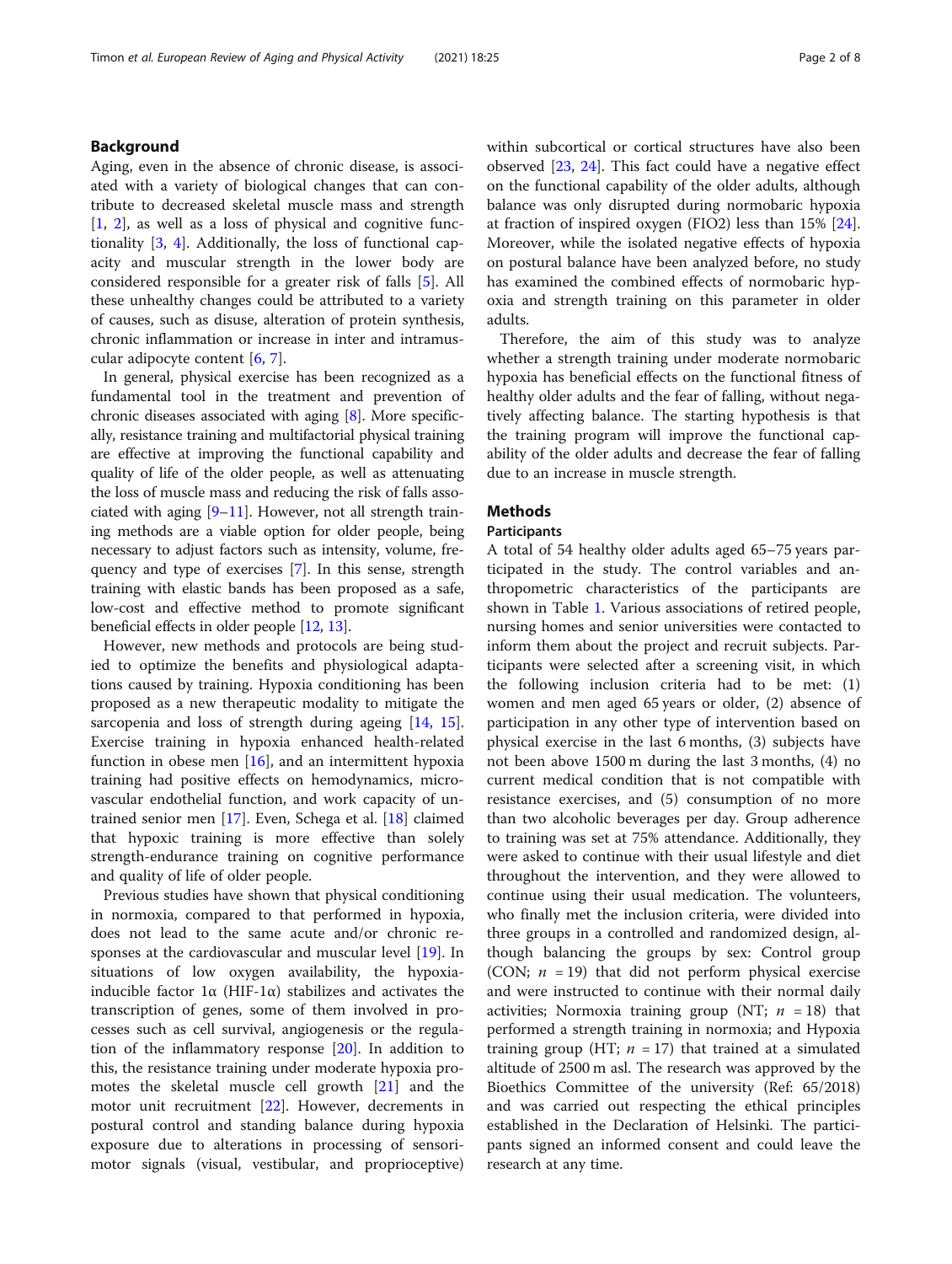| Groups             | Years           | Weight (kg)     | Height (m)   | BMI            | Kcal/dav          | PAR-Q (0-7)   |
|--------------------|-----------------|-----------------|--------------|----------------|-------------------|---------------|
| Control $(n = 19)$ | $70.55 \pm 4.0$ | $66.1 \pm 10.2$ | $1.56 + 0.9$ | $26.8 \pm 2.6$ | $1941.5 + 306.1$  | $2.75 + 0.85$ |
| NT $(n = 18)$      | $70.35 \pm 3.3$ | $70.9 + 11.5$   | $1.61 + 0.8$ | $27.1 + 3.9$   | $1847.0 + 442.6$  | $2.52 + 1.46$ |
| HT $(n = 17)$      | $68.46 + 3.8$   | $71.9 + 14.9$   | $1.64 + 0.9$ | $26.4 + 3.3$   | $2004.0 + 254.55$ | $2.30 + 0.85$ |
| P                  | 508             | .430            | .601         | .892           | .697              | .589          |

<span id="page-2-0"></span>Table 1 Control variables and anthropometric characteristics of the participants before the intervention (mean  $\pm$  SD)

NT: Normoxia training group

HT: Hypoxia training group

BMI: Body mass index

PAR-Q: Physical activity rating scale

#### Strength training

The intervention programme was performed by certified trainers. The design of the exercise programme was carried out following the recommendations of the American College of Sport Medicine [\[25](#page-7-0)] and lasted 24 weeks, with a training frequency of 3 days per week (Monday, Wednesday and Friday). Before starting the training programme, two familiarization sessions were held with the participants to learn the technique of the exercises and to define the training load. The intensity of the exercises was controlled from the rate of perceived effort (RPE) measured with a visual analogue scale validated for strength exercises [\[26\]](#page-7-0). This scale quantifies effort from 0 (extremely easy) to 10 points (extremely hard), and throughout the intervention the subjects had to train with an effort that ranged between 6 and 8.

The duration of the training session was approximately 45 min, which included a 10-min warm-up with body mobilization and dynamic stretching, a 30-min main part and a 5-min cool down with stretching exercises and relaxation. The main part of the session consisted of a circuit in which nine exercises were performed to train several body areas (pectoral, shoulders, back, arms, thighs, legs and abdominals) with a structure of three series of 12–15 repetitions per exercise, with a 1-min rest between sets. Six exercises were performed using elastic bands (chest press, back row, biceps curl, triceps pushdown, standing lateral raise and front shoulder raise), regulating the intensity according to the colour of the band. The tension of the bands varied from low to high depending on the colour of the band (orange/ green/blue). Each subject adjusted the resistance to training depending on the grip and the distance reached during the movement. The workload in all the groups was reviewed every 2 weeks throughout the training programme in order to train progressively and to encourage a change in the colour of the band until reaching blue (although always with an effort that ranged between 6 and 8 of RPE). Additionally, two other exercises were developed (squat and lying hip raise) with kettlebells, with loads that evolved from 4 kg to 10 kg. The last exercise was a front plank in isometric conditions for 15 s (and evolving up to 30 s throughout the

training), which was repeated three times with a 1-min rest between sets.

Depending on the experimental group, the training was performed in normoxia or in normobaric hypoxia. The NT group trained in a room at 459 m asl. The HT group trained inside a hypoxia chamber (CAT 310, Colorado Altitude Training, USA) located in the training room. The hypoxic environment was produced by a hypoxic generator (CAT 12, Colorado Altitude Training, USA). It was set a FiO2 of 16.1% to simulate an altitude of 2500 m asl. The simulated altitude was calculated according to the chart and guidelines provided by the hypoxic generator manufacturer. FiO2 was controlled regularly with an electronic device (HANDI +, Maxtec, USA). For safety reasons, during the training session in hypoxia, a pulse oximeter was used to ensure that blood oxygen saturation (SpO2%) did not fall below 85%.

#### **Measurements**

On their first visit to the laboratory, subjects answered an adapted version of the Physical Activity Rating Questionnaire (PAR-Q) to evaluate their level of physical activity [[27\]](#page-7-0), with scores between 0 (lowest level) and 7 (highest level). Likewise, the caloric intake of the participants was estimated using a 7-day diet inventory, which was analyzed using the diet software Nutriber (Nutriber v1.1.1, Funiber, Spain). Body mass and height was also measured using a portable stadiometer (Seca 213, Germany), and body mass index (BMI) was calculated from the ratio of weight/height<sup>2</sup> (kg/m<sup>2</sup>).

Body composition variables such as fat mass and lean body mass were calculated before and after the intervention using dual-energy X-ray absorptiometry (DXA, Norland Excell Plus, Norland Inc., USA). The standard CVs was 1.4% for fat mass and 0.9% for lean body mass. The same technician performed all the scans, which were analyzed by a graphical user interface to Windows XP operating system.

Functional fitness was evaluated with the Senior Fitness Test (SFT) [[28\]](#page-7-0) by the same technician in the morning (10:00–12:00a.m), before and after 24 weeks of intervention This test battery is considered a reliable instrument to assess functional capability in older adults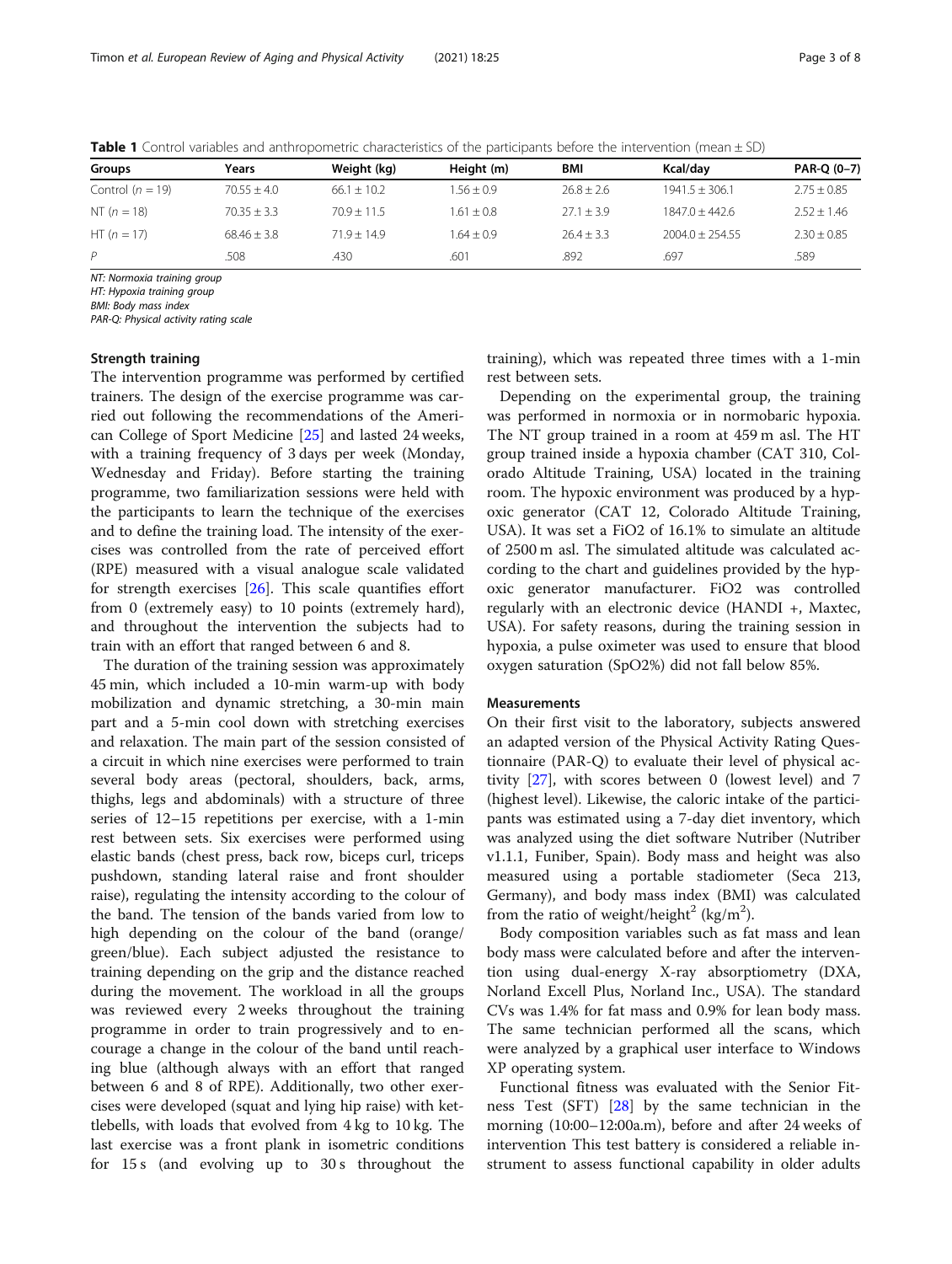$(\geq 60 \text{ years of age})$  [[29](#page-7-0)]. Participants had to perform six test: chair stand test (to assess lower body strength); arm curl test (to measure upper body strength); 6-min walk (to assess aerobic endurance); chair sit and reach test (to assess lower body flexibility); back scratch test (to assess upper body flexibility); and 8-ft up and go test (to assess agility and dynamic balance).

The single leg stance (SLS) test was used to assess static postural and balance control. SLS test a valuable tool for monitoring postural disturbance and musculoskeletal status as well as for managing fall risk [[30\]](#page-7-0). The test was performed with eyes open and hands on the hips. Participant had to stand unassisted on dominant leg, timed from the time the other foot leaves the ground till when the foot touches the ground again or the arms leave the hips. A maximum time of 45 s was set for the time recording.

An assessment of fear of falling was also made. Participants had to complete the Short Falls Efficacy Scale-International (FES-I) questionnaire [[31\]](#page-7-0), before and after the intervention. This questionnaire consists of a scale that ranges from a minimum value of 7 points (without fear of falling) to a maximum of 28 points (severe fear of falling).

Control of effort during training sessions was monitored weekly in all subjects. SpO2%, heart rate (HR) and RPE were measured. Measurements were made 3 min after the last exercise of the session had ended. The mean values obtained from the 24 weeks that the intervention lasted were calculated. SpO2% was measured in duplicate using a pulse oximeter (Wristox 3100; Nonin, USA). HR was monitored using a HR monitor (Polar Z9, Finland) and beats per minute (bpm) were recorded. RPE was obtained by showing a graphical scale to participants with a category-ratio 10 scale, ranging between 1 (extremely easy) and 10 (extremely hard) [[26](#page-7-0)].

#### Statistical analyses

Statistical analyses were performed using the Statistical Package for Social Sciences (SPSS, version 23.0, Chicago, IL, USA). The Shapiro-Wilks test was applied in order to verify a normal distribution of data, and Levene's test was used to assess the homogeneity of variance. A repeated measures ANOVA was performed for each variable to explore within-group and between-group differences over time, using the baseline values as covariates. Post hoc Bonferroni tests were performed when appropriate using the SPSS syntax commands. The confidence interval (CI) for the difference between prepost has been shown to provide an estimate of the absolute difference in means of variables of interest. The effect size (ES) and the percentage change  $(\% \Delta)$  from Preto Post- were also calculated when there were significant differences. The magnitude of effect was classified as trivial (0.25), small (between 0.25 and 0.50), moderate (between 0.50 and 1.0) and large  $(>1.0)$ . The significance level was set at  $p \le 0.05$ , with a confidence level of 95%.

## Results

A total of 54 healthy older adults completed the intervention, and their results were included in the analysis. There were no research-related adverse effects or injuries. The control variables of the participants are shown in Table [1.](#page-2-0) Prior to the intervention, no significant differences between groups were observed for any variable.

The SpO2% values shown in Table 2 indicate that the environmental conditions during training sessions were different between NT and HT. SpO2% was significantly lower  $(p = 0.001)$  during HT than in NT. No differences were observed between groups with regard to HR and RPE.

Table [3](#page-4-0) shows the results obtained in functional fitness tests, fear of falling and body composition assessment. After the intervention, both in normoxic and hypoxic conditions, a significant increase was observed in the Chair Stand (+ 8.6%Δ, ES: 0.46 for NT; and + 19.7%Δ, ES: 1.30 for HT), in the Arm Curl (+ 18.4%Δ, ES: 1.00 for NT; and  $+16.9\%$  $\Delta$ , ES: 0.94 for HT) and in the 6 min. Walk (+ 5.4%Δ, ES: 0.40 for NT; and + 4.7%Δ, ES: 0.39 for HT). In CON there was no significant change, with the exception of a decrease in 6 min. Walk (− 5.0%Δ, ES: 0.48). HT showed significantly higher levels than CON in Chair Stand ( $p = 0.035$ ) and in 6 min. Walk ( $p =$ 0.048) after the training program, without observing differences with respect to NT. In connection with values obtained in the FES-I, after the intervention a significant decrease was found in both NT ( $-18.6\%$   $\Delta$ , ES: 1.17) and HT ( $-12.5\%$   $\Delta$ , ES: 1.11). Additionally, the results observed in NT were significantly lower ( $p = 0.037$ ) than those of the CON, although without differences compared to HT. Finally, there were no significant variations in body composition between pre- and post-values in both training groups (NT and HT). However, CON showed a significant decrease in lean body mass (− 3.1%  $\Delta$ , ES: 0.13) and a significant increase in fat mass (+6%) Δ, ES: 0.27), without any between-group differences.

Table 2 Variables measured during resistance training sessions (mean  $\pm$  SD)

| Variables            | NΤ            | HТ             | р      |
|----------------------|---------------|----------------|--------|
| SpO <sub>2</sub> (%) | $96.2 + 1.8$  | $90.0 \pm 1.4$ | .001†† |
| HR (bpm)             | $87.4 + 14.7$ | $96.5 + 17.5$  | .370   |
| <b>RPF</b>           | $5.8 + 0.7$   | $5.9 + 0.8$    | .999   |

NT: Normoxia training group; HT: Hypoxia training group

SpO2 (%): Blood oxygen saturation HR: Heart rate

RPE: Rate of perceived effort

††p < 0.01. Significant difference between groups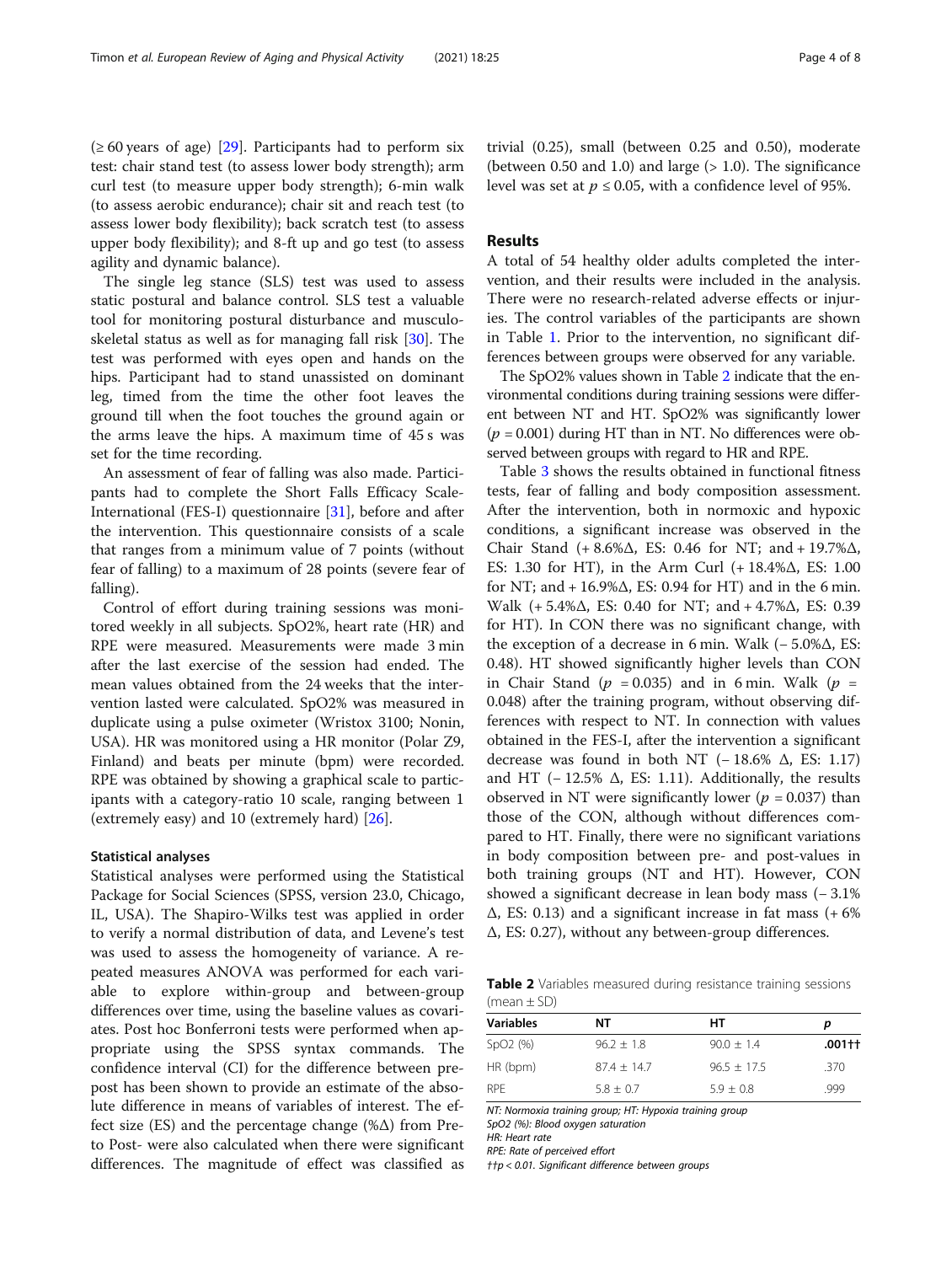<span id="page-4-0"></span>

|                                                                                                            | Control        |                                             |                                                                              |          | Normoxia training |                 |                         |           | Hypoxia training |                                 |                         |           |                                      |
|------------------------------------------------------------------------------------------------------------|----------------|---------------------------------------------|------------------------------------------------------------------------------|----------|-------------------|-----------------|-------------------------|-----------|------------------|---------------------------------|-------------------------|-----------|--------------------------------------|
|                                                                                                            | <u>ድ</u>       | Post                                        | 95%Cl for<br>difference                                                      | Q        | م<br>م            | Post            | 95%Cl for<br>difference | ٩         | ە<br>م           | Post                            | 95%Cl for<br>difference | p         | Interaction<br>F (p value)<br>effect |
| Chair stand<br>(rep)                                                                                       | $12.3 \pm 2.2$ | $12.1 \pm 1.5$ -1.08-0.58                   |                                                                              | 0.547    | $11.7 \pm 2.7$    | $12.8 \pm 2.2$  | $0.21 - 2.01$           | 0.016*    | $11.2 \pm 2.0$   | $14 \pm 2.3$                    | $1.74 - 3.79$           |           | $0.001**$ 10.613 (0.001)             |
| Arm curl (rep) $15.1 \pm 4.2$ $15.5 \pm 5.0$ - 1.10-2.01                                                   |                |                                             |                                                                              | 0.562    | $14.2 \pm 3.1$    | $17.4 \pm 3.5$  | $1.55 - 4.91$           | $0.001*$  | $14.3 \pm 3.1$   | $17.2 \pm 3.3$                  | $0.99 - 4.84$           | $0.004*$  | 3.573 (0.036)                        |
| 6 min. Walk (m) $554.0 \pm 72$ $525.9 \pm 49$ $-47.47 - 8.91$                                              |                |                                             |                                                                              | $0.005*$ | $540.2 \pm 66$    | $571.0 \pm 90$  | 9.93-51.75              | $0.005*$  | $562.3 \pm 72$   | $590.6 \pm 76$                  | 4.37-52.19              | $0.021**$ | 10.979 (0.001)                       |
| Sit and reach $0.1 \pm 5.7$ $1.6 \pm 4.6$<br>$\widehat{\epsilon}$                                          |                |                                             | $-0.08 - 3.08$                                                               | 0.063    | $1.1 \pm 4.4$     | $2.8 \pm 4.3$   | $-0.015 - 3.42$         | 0.058     | $2.0 \pm 1.5$    | $2.8 \pm 6.7$                   | $-1.19 - 2.73$          | 0.436     | 0.279 (0.758)                        |
| Back scratch<br>$\widehat{(-1)}$                                                                           |                | $-15.7 \pm 7.6$ $-16.5 \pm 11$ - 7.06-5.46  |                                                                              | 0.798    | $-6.0 \pm 16$     | $-9.0 \pm 9.4$  | $-9.79 - 3.79$          | 0.379     | $-17.7 \pm 11$   | $11.1 \pm 13$                   | $-1.12 - 14.42$         | 0.092     | 1.890 (0.162)                        |
| 8 ft Up and go $5.9 \pm 0.9$ 5.7 $\pm 0.8$                                                                 |                |                                             | $-0.39 - 0.16$                                                               | 0.404    | $5.8 \pm 0.9$     | $5.6 \pm 0.7$   | $-0.51 - 0.09$          | 0.174     | $5.8 \pm 0.8$    | $5.6 \pm 0.5$                   | $-0.49 - 0.20$          | 0.405     | 0.100 (0.905)                        |
| SLS(S)                                                                                                     |                | $28.0 \pm 15.5$ $23.4 \pm 15.4$ -10.33-1.14 |                                                                              | 0.114    | $21.1 \pm 13.3$   | $20.9 \pm 12.2$ | $-6.44 - 6.00$          | 0.943     |                  | $34.1 \pm 12.1$ $32.8 \pm 12.7$ | $-8.38 - 5.85$          | 0.722     | 0.592 (0.557)                        |
| FES-I                                                                                                      | $8.3 \pm 1.7$  | $8.4 \pm 1.5$                               | $-0.70 - 0.80$                                                               | 0.894    | $9.1 \pm 2.0$     | $7.4 \pm 0.7$   | $-2.52 - 0.89$          | $0.001**$ | $8.5 \pm 1.0$    | $7.4 \pm 0.8$                   | $-2.01 - 0.14$          | $0.025*$  | 5.243 (0.009)                        |
| Lean mass (Kg) $43.3 \pm 10.0$ $42.0 \pm 10.2$ $-20.69 - 5.97$                                             |                |                                             |                                                                              | 0.001*   | $46.9 \pm 10.6$   | $47.1 \pm 11.2$ | $-6.43 - 9.53$          | 0.698     | $47.5 \pm 11.7$  | $47.6 \pm 12.3$                 | $-8.78 - 9.46$          | 0.941     | 4.646 (0.014)                        |
| Fat mass (kg)                                                                                              | $23.8 \pm 5.6$ | $25.3 \pm 6.0$ 7.03-23.61                   |                                                                              | $0.001*$ | $25.5 \pm 10.1$   | $26.4 \pm 10.7$ | 1.28-18.26              | 0.083     | $25.4 \pm 8.7$   | $25.6 \pm 8.7$                  | $-8.76 - 11.79$         | 0.768     | 2.218 (0.120)                        |
| t. Significant differences compared to control group<br>*. Significant differences within-group (Pre-Post) |                |                                             | SLS: Single leg stance test; FES-I: Short Falls Efficacy Scale-International |          |                   |                 |                         |           |                  |                                 |                         |           |                                      |

Table 3 Variables of functional fitness, fear of falling and body composition before and after the intervention (mean ± SD) Table 3 Variables of functional fitness, fear of falling and body composition before and after the intervention (mean ± SD)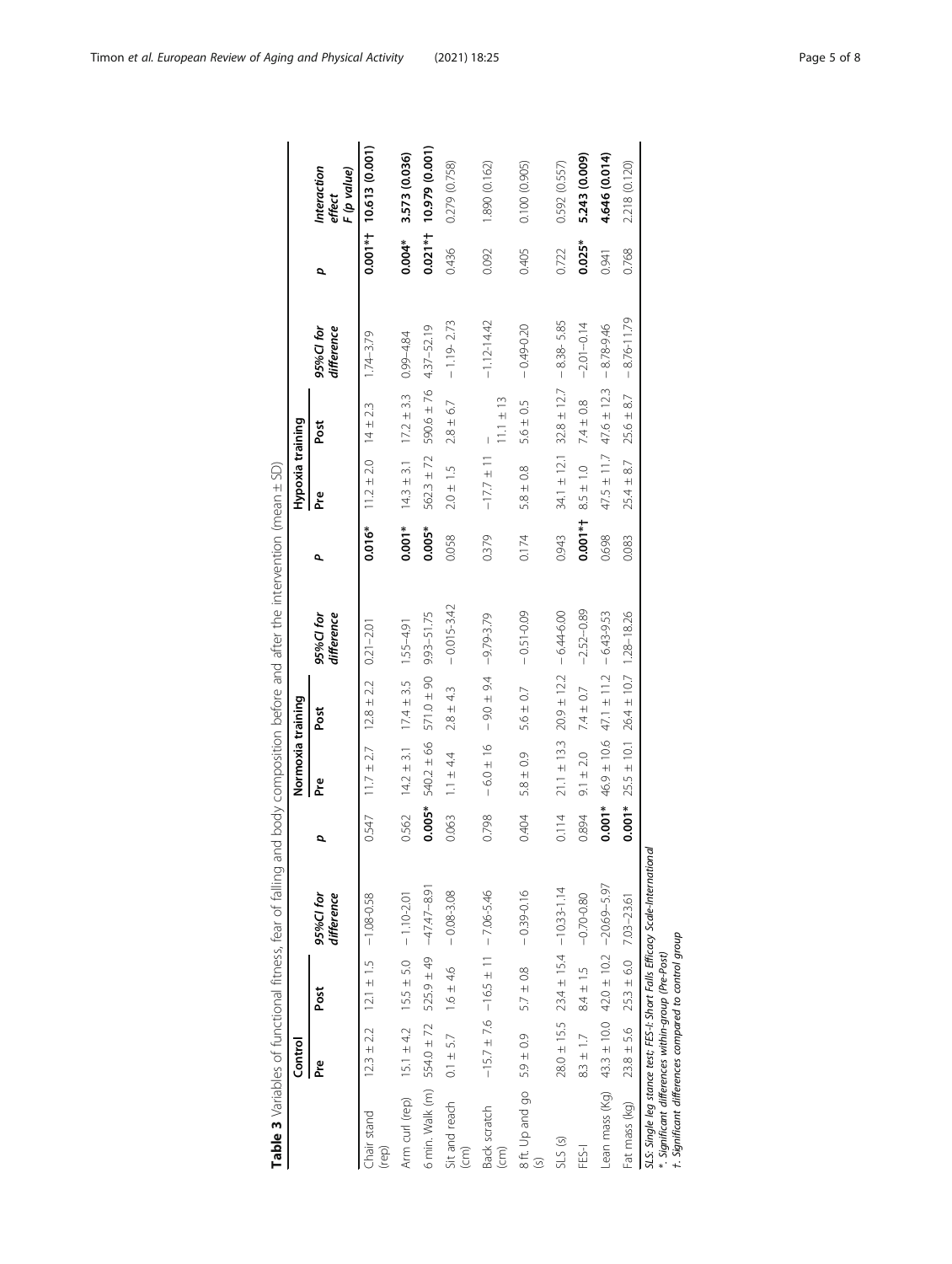## **Discussion**

The aim of the study was to evaluate the effect of 24 weeks of moderate hypoxic strength training on functional fitness, balance and fear of falling in healthy older adults. The hypothesis was fulfilled since the results have shown that the hypoxic training led to an improvement in strength and aerobic endurance, as well as to a lesser concern of suffering a fall, without observing a worsening of the balance. Additionally, in CON group which did not perform any type of strength training, an increase in fat mass and a decrease in lean body mass were observed.

Sarcopenia and loss of muscle strength during aging cause a decrease in physical fitness, functional capability, and balance ability [\[15](#page-7-0)]. Strength training has been consistently shown as an effective measure to mitigate muscle weakness, physical frailty, and functional capacity [[7,](#page-6-0) [32\]](#page-7-0). In the present study, the results obtained confirm these statements since the older adults who performed strength training with elastic bands and kettlebells in normoxia improved the values of the chair stand, arm curl test and 6-min walk tests. Likewise, after the normoxia training program and compared to CON, there was less concern among the older adults to fall. The risk of falling in the older adults is linked to sarcopenia and balance ability [[33](#page-7-0)], so an improvement in muscle strength would be logically associated with a decrease in the risk of falls and the fear of falling [[34](#page-7-0), [35](#page-7-0)].

Similar results were observed after the resistance training program in hypoxic conditions, even showing a significant difference compared to CON in the values obtained in the chair stand and in the 6-min walk. These tests were originally designed to assess upper body strength and endurance resistance, being capable of detecting performance differences between those with high and low self-reported physical activity [\[28](#page-7-0)]. Previous studies have also showed improvements in physical fitness (chair sit-to-stand) and lung function in older men after a combined training of aerobic exercise and elastic resistance exercise performed for 12 weeks at 3000-m normobaric hypoxia (FiO2 = 14.5%) [[16\]](#page-7-0). A group of people over 65 years improved peak aerobic power and the time to exhaustion after a program that combined aerobic training with passive hypoxic exposures during 90 min three times per week [[36](#page-7-0)]. Similarly, several studies have concluded that an additional intermittent hypoxic training combined with physical exercise augmented the positive effects of exercise on quality of life in older adults [\[18,](#page-7-0) [36](#page-7-0)]. Even a promising treatment for older adults that combines hypoxic periods with moderate hyperoxic periods (30–40% oxygen) has been proposed as a training with more beneficial effects on functional and cognitive capacity than hypoxic conditioning alone, justifying it in a faster recovery of oxygen desaturation and a faster membrane-stabilizing effect in cells of the heart, liver, and brain [[37,](#page-7-0) [38\]](#page-7-0). In contrast, one study found no significant differences in the maximal isokinetic strength and cardiopulmonary capacity between older people who performed resistance training under normobaric hypoxia compared to those who trained under normoxia. Unlike aforementioned studies, the short duration of this training program (5 weeks) and the low load intensity (25–40% of 1RM) would explain the difference in results between studies. The improvements in the physical performance of the older adults could be explained by specific muscular adaptations to moderate hypoxic conditioning, such as the increase in the recruitment of muscle fibers, the stimulation of muscle protein synthesis, the regulation of the inflammatory response, the efficiency of metabolic oxidation and mitochondrial functioning [\[15](#page-7-0), [39,](#page-7-0) [40](#page-7-0)]. Additionally, it should be noted that in our research, the improvement in functional fitness of the older adults who trained in hypoxia did not cause a loss of balance, and it was associated with a decrease in concern about falling. Previous studies have shown that exposure to hypoxia conditions worsened parameters of standing balance [[24\]](#page-7-0). However, in the present study no loss of balance was observed in the SLS test. In this sense, it has been stated that alteration in postural control is larger in hypobaric than in normobaric hypoxia, suggesting that hypobaria instead of hypoxia per is the main factor that causes an altered balance  $[41]$ . It has also been stated that the decrease in standing balance is greater the higher the simulated altitude for normobaric hypoxia, with significant differences being observed from approximately  $2500 \text{ m}$  [ $23$ ]. Given that our strength training in hypoxia was carried out at a simulated moderate altitude of 2500 m, it seems that arterial oxygenation at that altitude did not influence the processing of sensorimotor signals responsible for balance.

Regarding body composition, there was no significant change in the training groups, although there was a decrease in lean body mass and an increase in fat mass in CON. This maintenance of lean body mass in the hypoxia training group could indicate that the combination of strength exercises with exposure to stressful hypoxic environments could serve to attenuate the loss of muscle mass in the older people [\[14](#page-7-0)]. Previous studies have concluded that hypoxic training had an additive effect on weight loss and body composition in older adults [\[16](#page-7-0)]. However, these results regarding lean body mass should be interpreted with some caution. On the one hand, there is a consensus opinion that during aging muscle health must be evaluated in terms of muscle mass, strength and functional capacity, rather than just size or lean body mass [\[29](#page-7-0), [42\]](#page-7-0). On the other hand, there is no unanimity regarding the benefits of hypoxic conditioning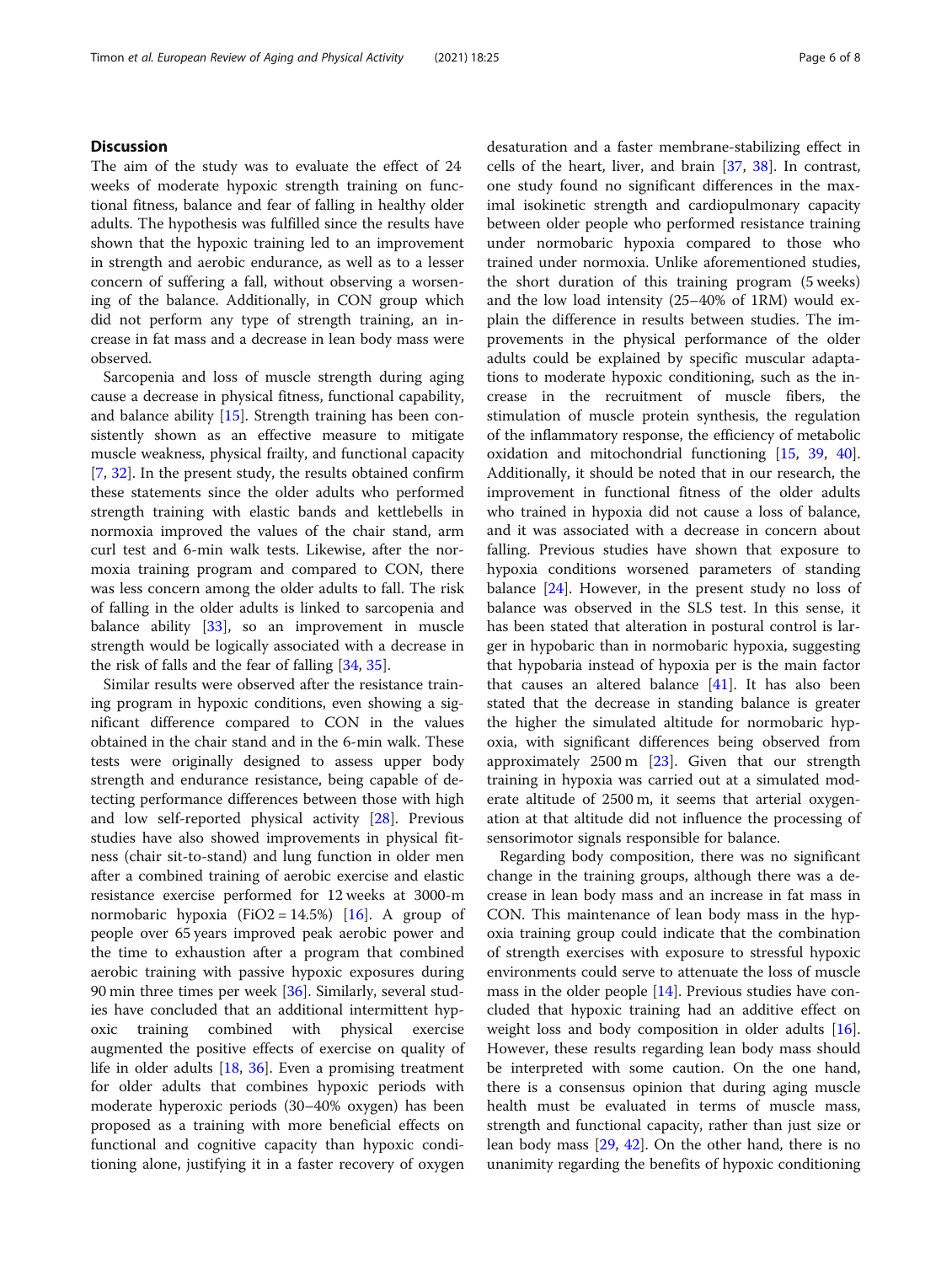<span id="page-6-0"></span>on body composition, since factors such as the degree and severity of hypoxia, as well as the duration, intensity, repetitions and recovery of training, play an important role in long-term muscular and metabolic adaptations [[43,](#page-7-0) [44\]](#page-7-0).

The study had some limitations. The experimental design did not have a sham group to analyze the independent effect of only hypoxia exposure. The diet was not monitored during the intervention, as only a record of caloric intake was carried out at the beginning of the programme. Even though participants were instructed not to change their nutritional habits, some dietary habits could have changed during the duration of the intervention. Additionally, the use of other imaging techniques (magnetic resonance and computed tomography) to evaluate the muscle cross-sectional area and regional skeletal muscle, and the isokinetic dynamometer to analyze the rate of force development and the peak torque would have provided more complete information about the functional capacity and muscle quality (strength per unit tissue).

## **Conclusions**

In conclusion, the findings show that moderate hypoxic conditioning improve the functional fitness and reduce the fear of falling in healthy older adults, without observing a decline in the balance. Likewise, this study provides promising data on the usefulness the hypoxic conditioning in slowing sarcopenia development and loss of strength during aging. Based on the results obtained, moderate physical conditioning in hypoxia is well tolerated by older people, producing a synergistic effect between the benefits of strength training and the benefits of exposure to moderate normobaric hypoxia.

#### Abbreviations

ANOVA: Analysis of variance; Asl: Above sea level; BMI: Body mass index; CON: control group; ES: Effect size; FES-I: Short Falls Efficacy Scale-International; FiO2: Fraction of inspired oxygen; HR: Heart rate; HT: Hypoxia training group; NT: Normoxia training group; PAR-Q: Physical activity rating scale; RM: Repetition maximum; RPE: Rate of perceived effort; SFT: Senior Fitness Test; SLS: Single Leg Stance test; SpO2 (%): Blood oxygen saturation

#### Acknowledgements

N/A

#### Authors' contributions

RT: Conceptualization, Writing-Original Draft, Formal analysis, Supervision, Project administration, Funding acquisition. MCC: Methodology, Investigation, Review & Editing. AGC: Methodology, Investigation. GO: Methodology, Investigation. NG: Visualization, Resources. ACC: Supervision, Writing - Review & Editing, Data Curation, Formal analysis. All authors read and approved the final manuscript.

#### Authors' information

N/A

#### Funding

This study has been supported by the Government of Extremadura (Spain) with funding from the Regional Ministry of Economy and Infrastructures

(Grant Ref.: IB18010) and from the European Regional Development Fund (Grant Ref: GR18003).

#### Availability of data and materials

The datasets used and/or analysed during the current study are available from the corresponding author on reasonable request.

#### **Declarations**

#### Ethics approval and consent to participate.

This study was approved by the University Research Ethics Committee (Ref: 65/2018) and conducted in accordance with the Helsinki Declaration. Prior to the study, all participants were provided with information detailing the purpose and requirements of the research and provided signed informed consent.

#### Consent for publication

Participants signed informed consent regarding publishing their data.

#### Competing interests

The authors declare that they have no conflict of interest.

#### Author details

<sup>1</sup> Faculty of Sport Sciences, University of Extremadura, Cáceres, Spain. <sup>2</sup> Faculty of Education, University of Nebrija, Madrid, Spain.

#### Received: 6 July 2021 Accepted: 19 November 2021 Published online: 01 December 2021

#### References

- 1. Trombetti A, Reid KF, Hars M, Herrmann FR, Pasha E, Phillips EM, et al. Ageassociated declines in muscle mass, strength, power, and physical performance: impact on fear of falling and quality of life. Osteoporos Int. 2016;27(2):463–71. <https://doi.org/10.1007/s00198-015-3236-5>.
- 2. Dionyssiotis Y. Sarcopenia in the elderly. Eur Endocrinol. 2019;15(1):13–4. <https://doi.org/10.17925/EE.2019.15.1.13>.
- 3. Hairi NN, Cumming RG, Naganathan V, Handelsman DJ, Le Couteur DG, Creasey H, et al. Loss of muscle strength, mass (sarcopenia), and quality (specific force) and its relationship with functional limitation and physical disability: the Concord health and ageing in men project. J Am Geriatr Soc. 2010;58(11):2055–62. <https://doi.org/10.1111/j.1532-5415.2010.03145.x>.
- 4. Sui SX, Williams LJ, Holloway-Kew KL, Hyde NK, Pasco JA. Skeletal Muscle Health and Cognitive Function: A Narrative Review. Int J Mol Sci. 2020;22(1).
- 5. Romero-García M, López-Rodríguez G, Henao-Morán S, González-Unzaga M, Galván M. Effect of a multicomponent exercise program (VIVIFRAIL) on functional capacity in elderly ambulatory: a non-randomized clinical trial in Mexican women with Dynapenia. J Nutr Health Aging. 2021;25(2):148–54. <https://doi.org/10.1007/s12603-020-1548-4>.
- 6. Delmonico MJ, Harris TB, Visser M, Park SW, Conroy MB, Velasquez-Mieyer P, et al. Longitudinal study of muscle strength, quality, and adipose tissue infiltration. Am J Clin Nutr. 2009;90(6):1579–85. [https://doi.org/10.3945/ajcn.2](https://doi.org/10.3945/ajcn.2009.28047) [009.28047](https://doi.org/10.3945/ajcn.2009.28047).
- 7. Fragala MS, Cadore EL, Dorgo S, Izquierdo M, Kraemer WJ, Peterson MD, et al. Resistance training for older adults: position statement from the National Strength and conditioning association. J Strength Cond Res. 2019; 33(8):2019–52. [https://doi.org/10.1519/JSC.0000000000003230.](https://doi.org/10.1519/JSC.0000000000003230)
- 8. Sallis R. Exercise is medicine: a call to action for physicians to assess and prescribe exercise. Phys Sportsmed. 2015;43(1):22–6. [https://doi.org/10.1080/](https://doi.org/10.1080/00913847.2015.1001938) [00913847.2015.1001938.](https://doi.org/10.1080/00913847.2015.1001938)
- 9. Papa EV, Dong X, Hassan M. Resistance training for activity limitations in older adults with skeletal muscle function deficits: a systematic review. Clin Interv Aging. 2017;12:955–61. <https://doi.org/10.2147/CIA.S104674>.
- 10. Bårdstu HB, Andersen V, Fimland MS, Aasdahl L, Raastad T, Cumming KT, et al. Effectiveness of a resistance training program on physical function, muscle strength, and body composition in community-dwelling older adults receiving home care: a cluster-randomized controlled trial. Eur Rev Aging Phys Act. 2020;17(1):11. [https://doi.org/10.1186/s11556-020-00243-9.](https://doi.org/10.1186/s11556-020-00243-9)
- 11. Hopewell S, Copsey B, Nicolson P, Adedire B, Boniface G, Lamb S Multifactorial interventions for preventing falls in older people living in the community: a systematic review and meta-analysis of 41 trials and almost